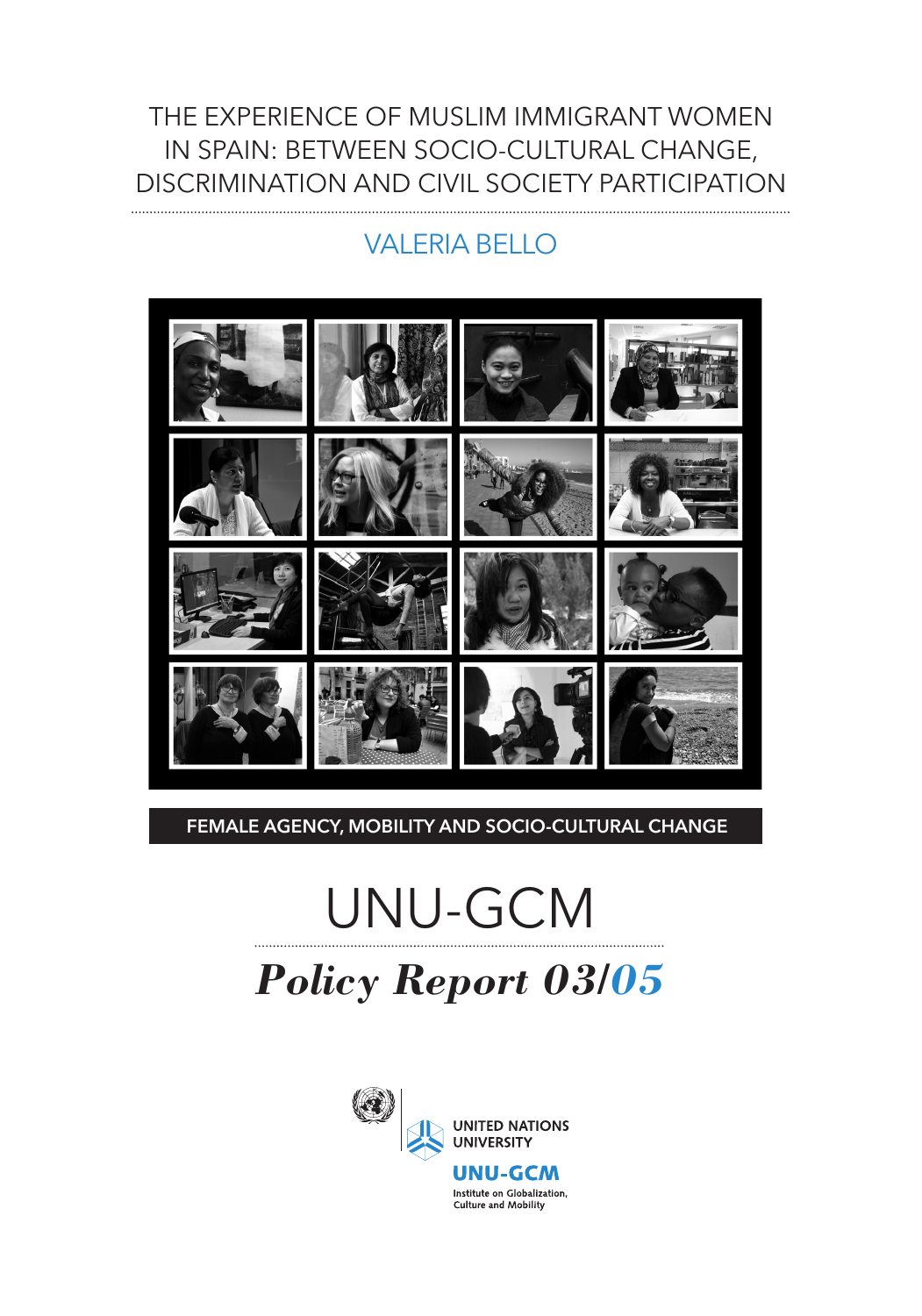This is a report of the United Nations University Institute on Globalization, Culture and Mobility. It forms part of the series, *Female Agency, Mobility and Socio-cultural Change*. It should be cited as:

Bello, Valeria. *The Experience of Muslim Immigrant Women in Spain: Between Socio-cultural Change, Discrimination and Civil Society Participation*, Policy Report No. 03/05. Barcelona: United Nations University Institute on Globalization, Culture and Mobility (UNU-GCM), 2015.

The United Nations University (UNU) is the academic arm of the United Nations (UN). It bridges the academic world and the UN system. Its goal is to develop sustainable solutions for current and future problems of humankind in all aspects of life. Through a problem-oriented and interdisciplinary approach it aims at applied research and education on a global scale. UNU was founded in 1973 and is an autonomous organ of the UN General Assembly. The University comprises a headquarters in Tokyo, Japan, and more than a dozen Institutes and Programmes worldwide.

The UNU Institute on Globalization, Culture and Mobility (GCM) focuses on globalization, culture and mobility through the lens of migration and media. It engages in rigorous research in these areas, sharing knowledge and good practice with a broad range of groups, collectives and actors within and beyond the academy. Its commitments are at local and global levels, whereby it seeks to bridge gaps in discourses and practices, so as to work towards the goals of the United Nations with regard to development, global partnership, sustainability and justice.

This research programme focuses on the feminization of migration as one of the most significant social patterns to have emerged in the course of the last century. Too often, female migrants occupy vulnerable positions in their host societies, engaging in domestic work, sex work and other unregulated sectors. Despite being so vulnerable and despite established patterns of exploitation, the numbers of women who choose to migrate is rising. This research programme focuses on this phenomenon, in order to better understand why and how migration may offer routes to empowerment to women. A specific area of focus will be the extent to which migration allows women from the global south new sociocultural horizons as they cross over and settle in the global north.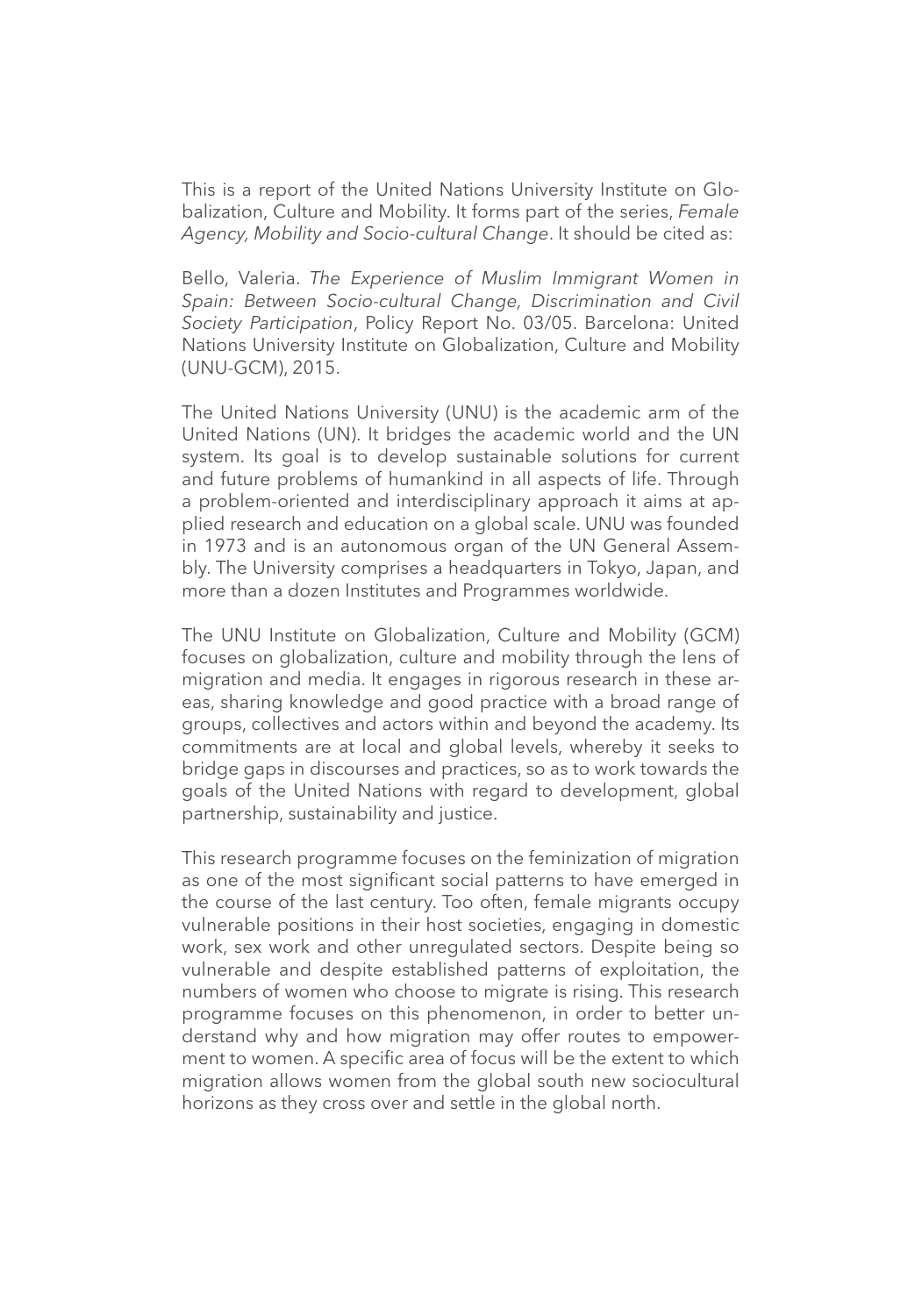### The Experience of Muslim Immigrant Women in Spain: Between Socio-cultural Change, Discrimination and Civil Society Participation

## Valeria Bello

Summary | 1 Aims and Objectives | 2 Introduction | 3 Muslim Immigrant Women in Spain | 4 Factors of Socio-Cultural Change | 4 Stereotypes and Reasons of Discrimination | 6 Women's Status, Freedoms and Female Agency | 7 Conclusions and Recommendations | 9 References | 11

## Summary

In the light of UN discussions on the role of women in the world, this policy report investigates how socio-political systems can empower women immigrants and diasporas in ways that they can both play a relevant socio-political role in the public sphere and negotiate their role in the private sphere. It aims to understand the factors that allow Muslim immigrant women, in particular, to contribute to socio-cultural change as a consequence of their migratory experience, both individually and through their involvement in the collective agency within the broader civil society of countries of residence.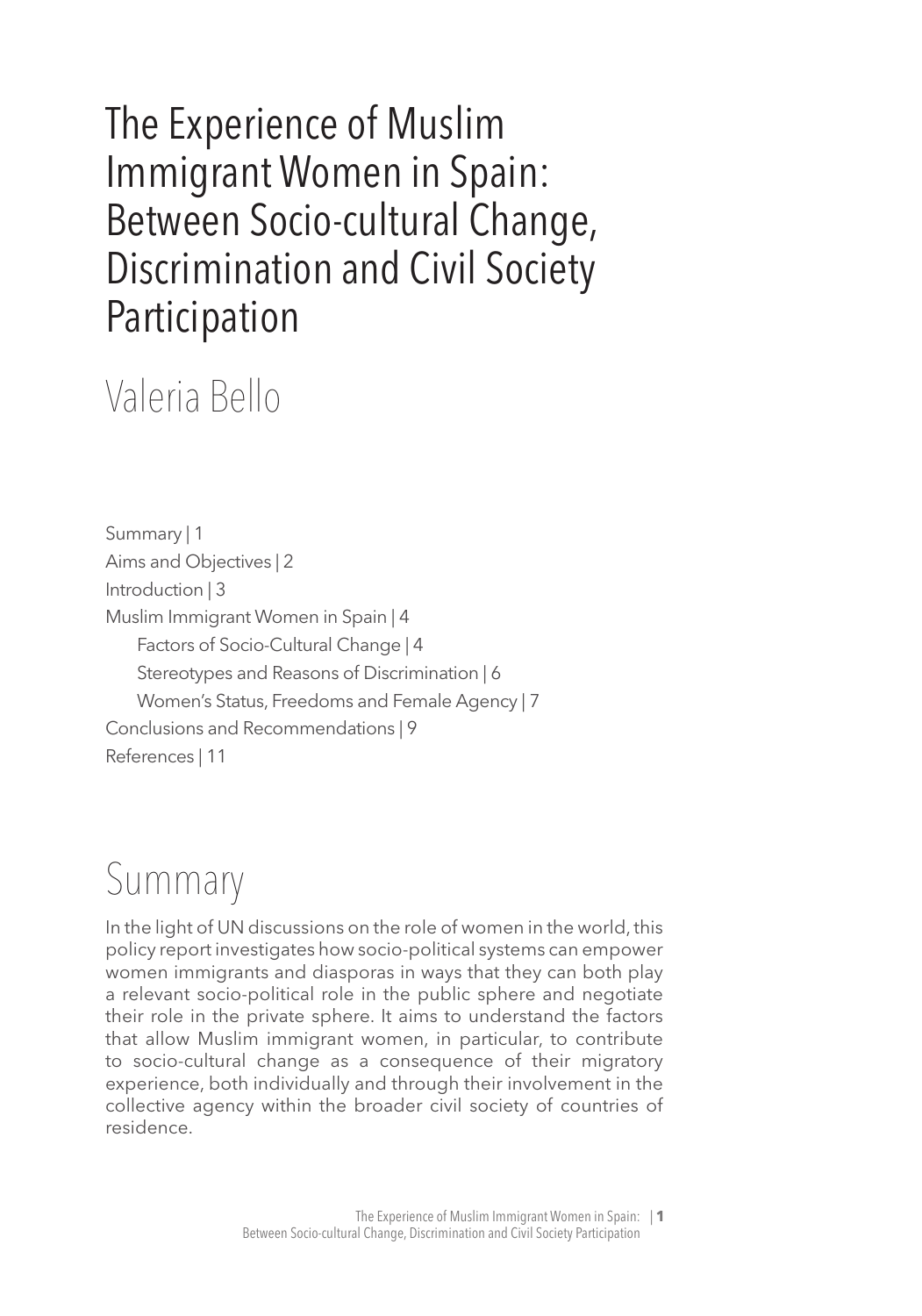From the evidences that different analytical tools offered, it is clear that, while the administrative and political systems do not provide stimuli, contribution to the civil society of the host country depends to a great extent on the personal attributes of women leaders. Their activities can subsequently affect socio-cultural change in countries of residence in positive ways. Therefore, in order to propel female agency further, governments should provide stimuli for female migrants to organise collectively, especially at the local level.

Another extremely interesting research finding is that the economic integration of Muslim women in the labour market of countries of residence appears to be the first driving force of socio-cultural change for Muslim families. Therefore, robust efforts to include more Muslim women in the labour market should be a priority for all government levels. In this light, economic incentives to hire Muslim women in small, medium and large business and enterprises would be a wise and affordable way to integrate Muslim women immigrants, empower them in their private spheres and, concurrently, contributing to important socio-cultural change of benefit for both these immigrants' families and the countries of residence.

### Aims and Objectives

The main aim of this policy report is to suggest recommendations highlighting those measures that could be useful in 1) integrating women in countries of residence, and 2) empowering them to develop female agency and, through it, engage in socio-cultural change. Finally, this policy report aims at 3) creating the conditions to soothe the gender-based conflict of values between Western and Muslim groups by both improving knowledge and awareness of one another and ameliorating women's conditions.

As substantiated by research (Sniderman and Hagendoorn 2007), a key aspect of the current hostility towards Muslim groups in Europe is a gender-based conflict of values between Western and Muslim societies that concern both the role and the treatment of the respective group of women, along with the subsequent type of education their corresponding children receive. The decision to focus on the case study of Spain lies in the fact that, amongst the European countries, this is the country with larger figures of female Muslim migrants, for both geographical and cultural reasons (Dietz 2005; Gomez-Camarero 1995; Ribas-Mateos 2004).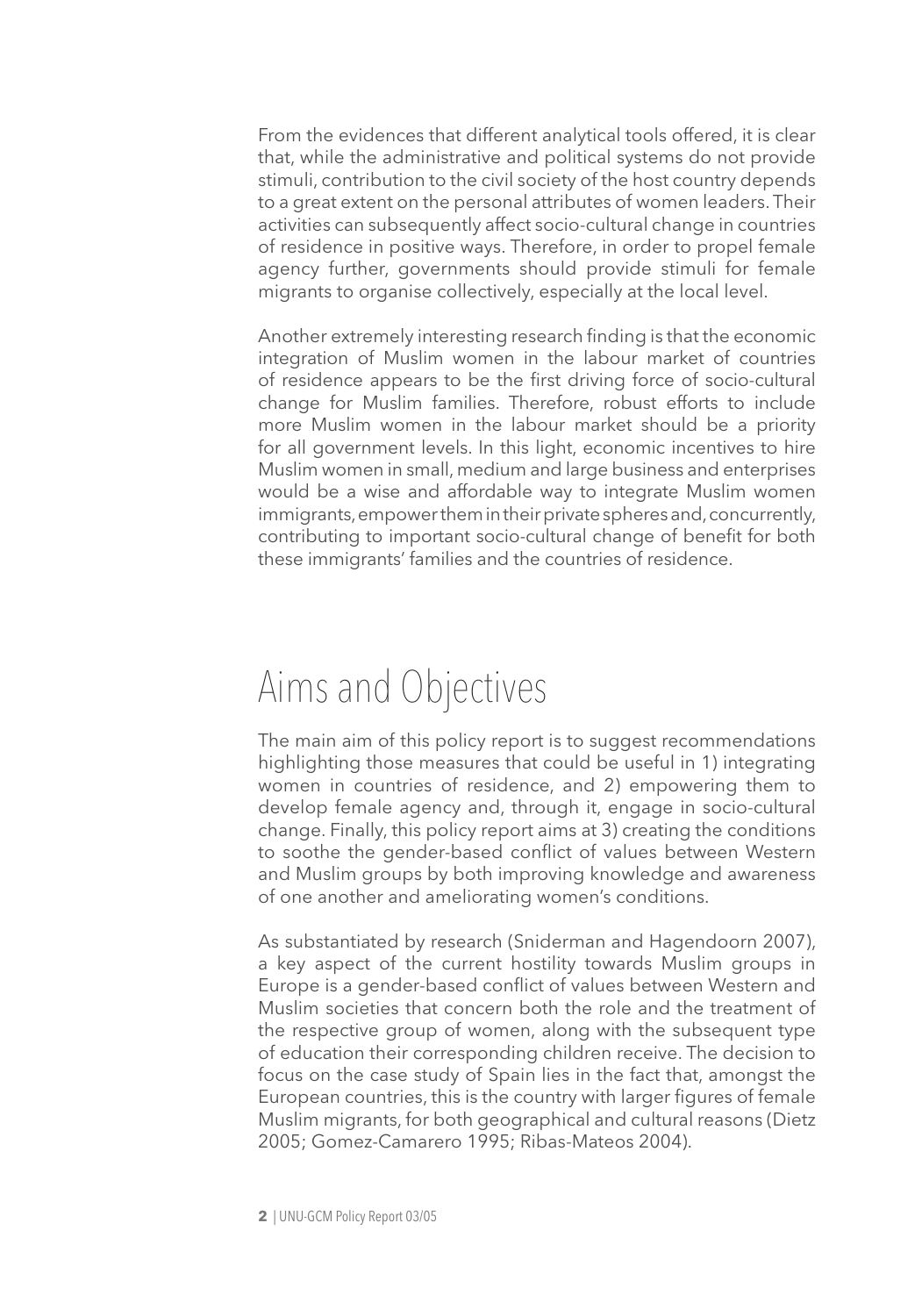Therefore, the objectives of this work consist in identifying those factors that can help Muslim immigrant women integrate into host societies, empowering them both in private and public spheres. Better integration can actually help them negotiate their role and identities within their families and outside, enabling them to organise collectively and publicly.

### Introduction

Migration is amongst the most delicate issues in contemporary European societies, as well as in most other parts of the world, for a variety of reasons, not least of them being the insiders' perception of migration as a menace to self identity (Quillian 1995). Specifically, this happens when the local communities perceive the minority group under scrutiny, or else said the "main reference group" (Tajfel 1982), as particularly different from ingroups for cultural, historical, contextual or ethnic elements (Turner et al. 1987).

Indeed, the migration of individuals and groups of Muslim faith has become a very sensitive topic in recent decades. The increasingly visible presence of Muslim immigrants – and especially of Muslim women, due to the veil some of them use to wear, which has become highly symbolic of the conflict of values between Western and Muslim groups itself – is something that can be traced back to the 1990s (Sniderman and Hagendoorn 2007). However, it is probably after the 9/11 attack to the Twin Towers that these groups of migrants are objects of fears and, consequently, xenophobia. This is probably due also to the spectacular way it happened, being displayed in almost all TVs of the world while it was taking place. However, as important research has demonstrated, the main reasons for this intergroup conflict are neither religious nor political. It is, instead, a conflict of values mainly based in gender issues (Sniderman and Hagendoorn 2007).

In "When Ways of Life Collide", Sniderman and Hagendoorn (2007) lay out the results of their research concerning the Muslim migration in the Neatherlands and in Italy. From their findings, the main issue that emerges around this question is that there appears to be a conflict of values between Western societies and Muslim societies. The sources of this conflict of values principally lie in the different views of what are the appropriate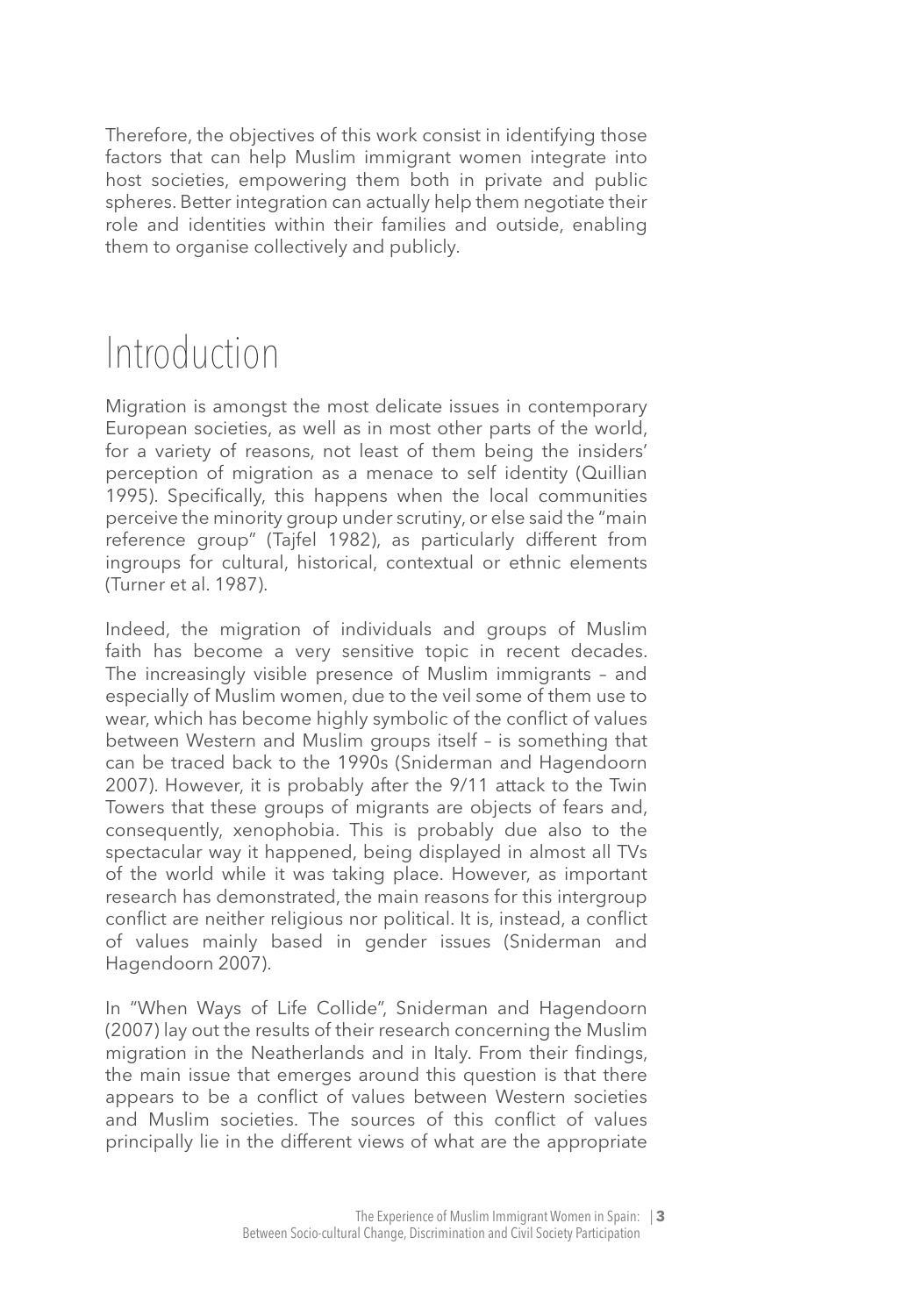treatment and behaviour of women in these respective peoples (idem: p.128-129). On the one hand, Western societies consider that Muslim women are discriminated against both socially and politically in their homelands and that this discrimination is brought in Western societies through "Muslim" migration. Also, according to Western societies, the way Muslim families – and women mainly – educate their children appears to perpetuate this discrimination, as female children are brought up in different ways than males are, and especially with less degrees of freedom. In general, there is a perception that Muslim families educate their children in a more authoritarian way, which seems to be particularly harsh towards girls. On the other hand, Muslim groups perceive that, in Western societies, women are not given the respect they deserve and that children are lacking discipline (Sniderman and Hagendoorn 2007).

The objective of this work is a better understanding of: 1) what do female migrants of Muslim origins consider of this issue, 2) whether or not they are exposed to socio-cultural change in host societies and for what reasons; 3) whether or not they fight to have more freedom in Western societies, and in this case could they get support from the socio-political system in countries of residence, or 4) they think these features attributed to Muslim groups are stereotypes and they fight against this form of prejudice.

This report specifically focuses on the case study of Spain, due to the large presence of Muslim women migrants for both geographical and historical reasons (Dietz 2005; Gomez-Camarero 1995). In order to understand more of this perceived conflict of values based on gender discrimination, the present report analyses both previous research developed on the topic and the situation, along with the civic engagements, of some Muslim women in Spain. A variety of research tools, including document analysis, ethnographic research and statistical analysis of available data offered useful insights into factors that allow to empower women both in their private and in the public sphere.

### Muslim Immigrant Women in Spain

#### **Factors of Socio-Cultural Change**

As Natalia Ribas-Mateos noticed in an interesting special issue around the theme of Migrations in Southern Europe (Ribas-Mateos 2004), although migration is not new as a phenomenon, it is indeed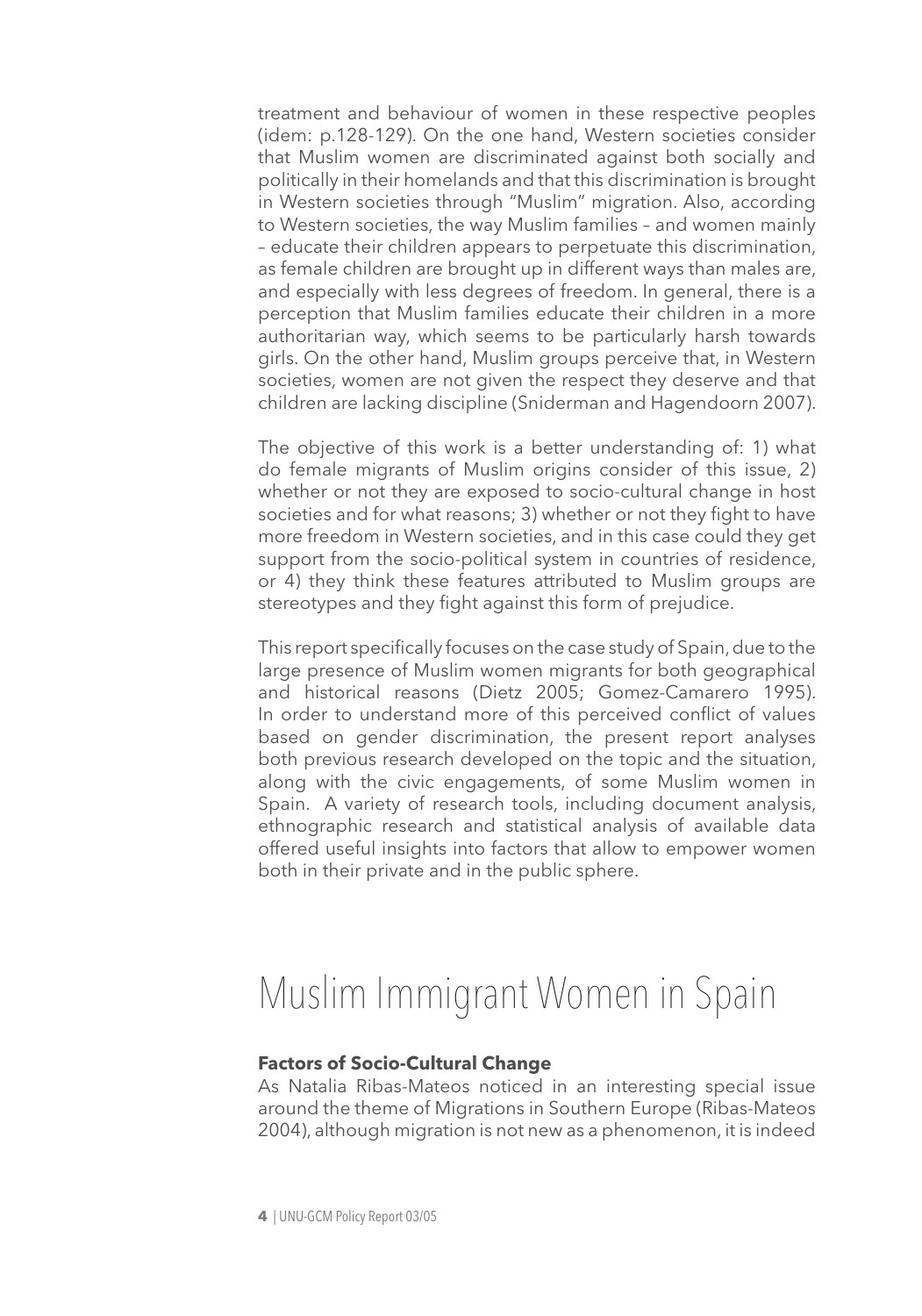possible to identify some novelties in recent trends, and one of these consists in the increase of female migration.

In this same special issue, Zontini (2004) analyses how female migrants cope with the consequences of transnational lives and, through an analysis of everyday experiences of Moroccan women in Barcelona, she highlights how, for these women, migrating has meant changing the way they see themselves. In particular, the caring work, which usually constituted their main role as households before migrating, was gradually replaced by a different view of her economic role for the family. In fact, for those who started to get paid work, their valuable economic contribution involved a transformation of the entire structure of the family and the different roles that women and men hold within it, with other people taking responsibilities for care needed persons, including men (Zontini 2004).

Similar results also appear in an earlier study of Moroccan women immigrants in Spain (Vitale 2000), which shows that Moroccan women integrate easily into Spanish society in terms of labour market and family roles and status. As a consequence, they become the major channels of socio-cultural change in Muslim families, as they start negotiating family roles and new identities with the men. Interestingly, in this study, which was conducted before the 9/11 attacks, these women do not feel so much discriminated against in Spain and do not perceive any form of cultural shock (Vitale 2000).

The subsequent discrimination that Moroccan female migrants perceive, as it appears in this investigation and which other studies also reported (Dietz 2005), cannot be currently explained by a growing number of Muslim women migrants in the country. In fact, despite the inflows of female migrants have seen increased figures around the world and in the Southern part of Europe specifically (Kofman 2003; Ribas-Mateo 2004), this is not the reality anymore. In fact, according to recent data of the Spanish National Statistics, since 2008 cumulative numbers of main groups of Muslim women immigrants have lowered again (see Table 1). If one looks at the data differentiated according to places of origins, though, it is clear that what is lowering is, indeed, the number of Moroccan women. Other Muslim women populations are growing, such as Algerian and Pakistani women, but they are only relatively increasing in terms of per year inflow numbers, which remain, anyway, very low in absolute numbers (see Table 1).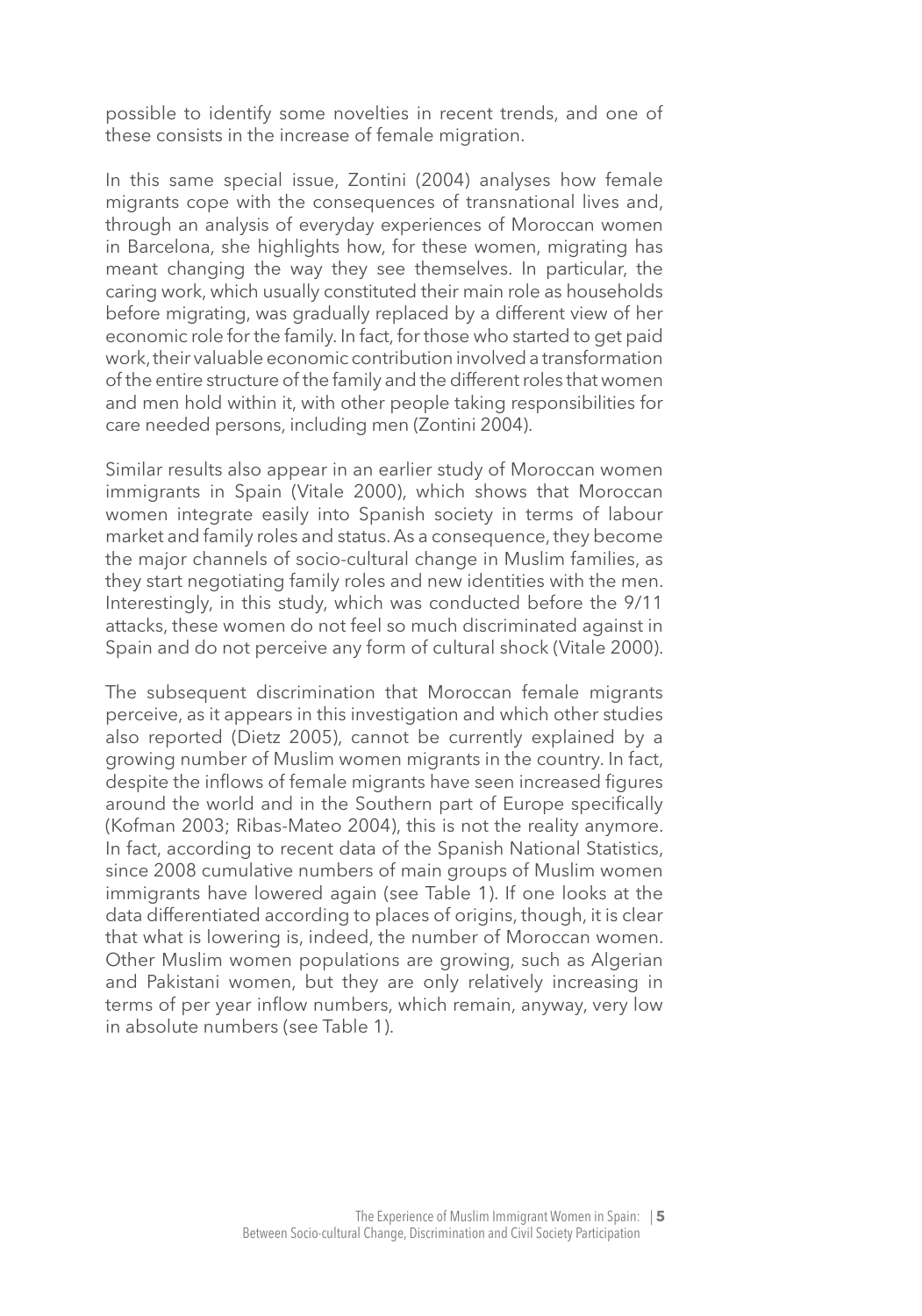| Table 1:                                                         |  |
|------------------------------------------------------------------|--|
| Main Muslim Women Immigrant Groups Immigration Inflows 2008-2013 |  |

| Years/% | Total  |         |         |            |          |                                                             |
|---------|--------|---------|---------|------------|----------|-------------------------------------------------------------|
|         | Total  | Argelia | Morocco | Bangladesh | Pakistan | Cumulative<br>Percentages of Main<br>Muslim Women<br>Groups |
| 2008    | 288812 | 1968    | 31222   | 287        | 1573     |                                                             |
|         |        | 0,007   | 0,108   | 0,001      | 0,005    | 0,121                                                       |
| 2009    | 200677 | 1737    | 21755   | 436        | 1272     |                                                             |
|         |        | 0,009   | 0,108   | 0,002      | 0,006    | 0,126                                                       |
| 2010    | 183876 | 1304    | 14411   | 171        | 5097     |                                                             |
|         |        | 0,007   | 0,078   | 0,001      | 0,028    | 0,114                                                       |
| 2011    | 190389 | 1738    | 13363   | 253        | 2991     |                                                             |
|         |        | 0,009   | 0,070   | 0,001      | 0,016    | 0,096                                                       |
| 2012    | 154304 | 1888    | 10566   | 333        | 2020     |                                                             |
|         |        | 0,012   | 0,068   | 0,002      | 0,013    | 0,096                                                       |
| 2013    | 141299 | 2012    | 9445    | 410        | 1711     |                                                             |
|         |        | 0,014   | 0,067   | 0,003      | 0,012    | 0,096                                                       |

Statistic data provided by INE (Instituto Nacional de Estadistica).

However, the perceptions of locals are that a growing number of Muslim women are arriving in Spain. The reason for this is consequently to be found in different causes and, perhaps, in the 9/11 attack, the subsequent xenophobia and in the gender-base conflict of values that the veil somehow symbolises.

#### **Stereotypes and Reasons of Discrimination**

In an interesting analysis of Muslim women migrants carried out through an ethnographic analysis in some specific Spanish cities (Cordoba and Granada), Gunther Dietz (2005) notices how, since the end of the Franco years, two parallel phenomena have been taking place in Andalucia. This is one of the Southern regions of Spain and once was the core of the "Muslim Spain"1. On the one hand, there is a growing number of the population that is converting to the Muslim faith, and, amongst these groups, particularly women. On the other hand, there is a growing

**1.** Currently, the region with the highest numbers of individuals of Muslim faith is Catalonia (see Data from the Spanish Institute of National Statistics.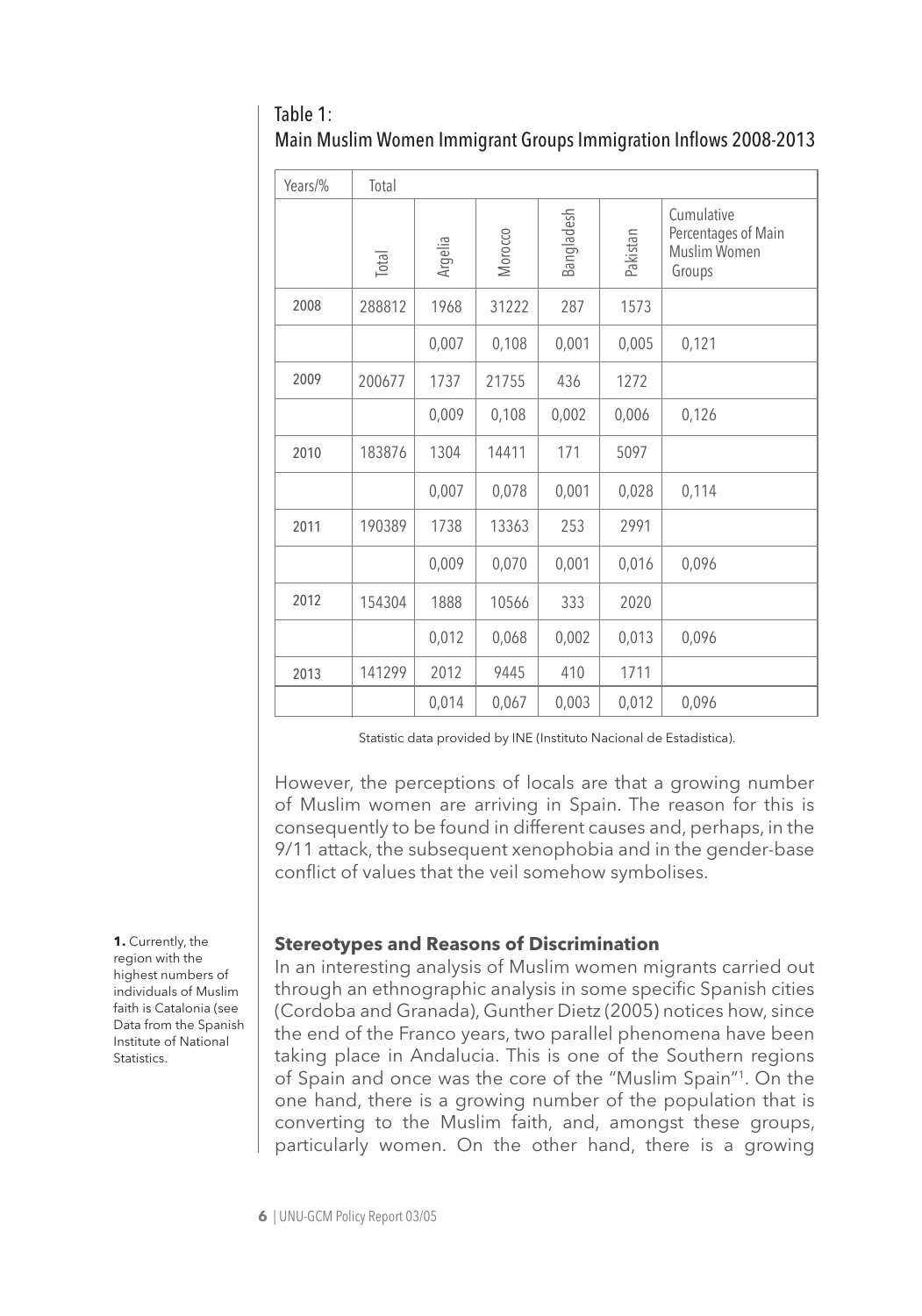discrimination towards Muslim women immigrants (Dietz 2005). Immigrant Muslim women feel openly discriminated against, prejudiced, offended and also physically menaced by local populations, who hold a variety of stereotypes towards them: first of all religious and ethnic stereotypes, but also cultural and gender-based labels (Idem: 36).

From the study developed for this policy report, it is evident that, because of the high symbolic representation of the "veil", Muslim women are more visible than other female migrants<sup>2</sup> and more visible than their male peers. The investigation also made clear that an aspect that also accompanies the formation of these stereotypes is the fear that, because of the presence of second-generation Muslim migrants, Spanish society and, mainly, the Spanish school system worsens, especially in those districts where Muslim percentages are high. In these cases, due to the fact that Spanish public schools are assigned territorially to families, many amongst the local population complain that their children will attend "Muslim schools", because of the high percentages of Muslim children in these districts.

Many of these stereotypes are based on presumptions that Muslim families engage in more authoritarian and "less-developed" education, which is judged to particularly impact women. Also, this "less-developed" education and their religion is considered the reason for which Muslim families have more children than Western families and other groups of migrants<sup>3</sup>. However, these women, when they try to engage in acts of female agency in the public sphere to fight these stereotypes, attract discrimination from their own groups of origins (see ACESOP 7th Nov 2012; ADIS 26th Oct 2014). For these reasons, the female leaders studied in this report consider that the prejudice that host societies could hold of them is something that second-generation immigrants need to battle. First-generation Muslim women immigrants involved in civil society activities, instead, think they need to engage in order to integrate more successfully in host societies and be empowered, through this, also in their private spheres for the negotiation of their role and identities in the families (Torres Garijo 26th Sept 2012).

#### **Women's Status, Freedoms and Female Agency**

Various works take into account the situation of Muslim immigrant women in Spain (Alcalde et al. 2002; Terrón-Caro 2008; Vitale 2000; Zontini 2004). One study compares the education that children receive in Moroccan families living in

**2.** With the exception of immigrants of indigenous ethnic minorities coming from Latin American countries, that are also highly visible because of ethnic facets and that experience exactly the same kind of genderbased prejudice and stereotypes, including the ways they educate their children.

**3.** It would be perhaps here worth noticing that Spanish, Irish and Italian immigrants, because of the strong role played by Catholic religion in their societies of origins, were also objects of the same kind of prejudice and stereotypes in the US (Hirschman 2005).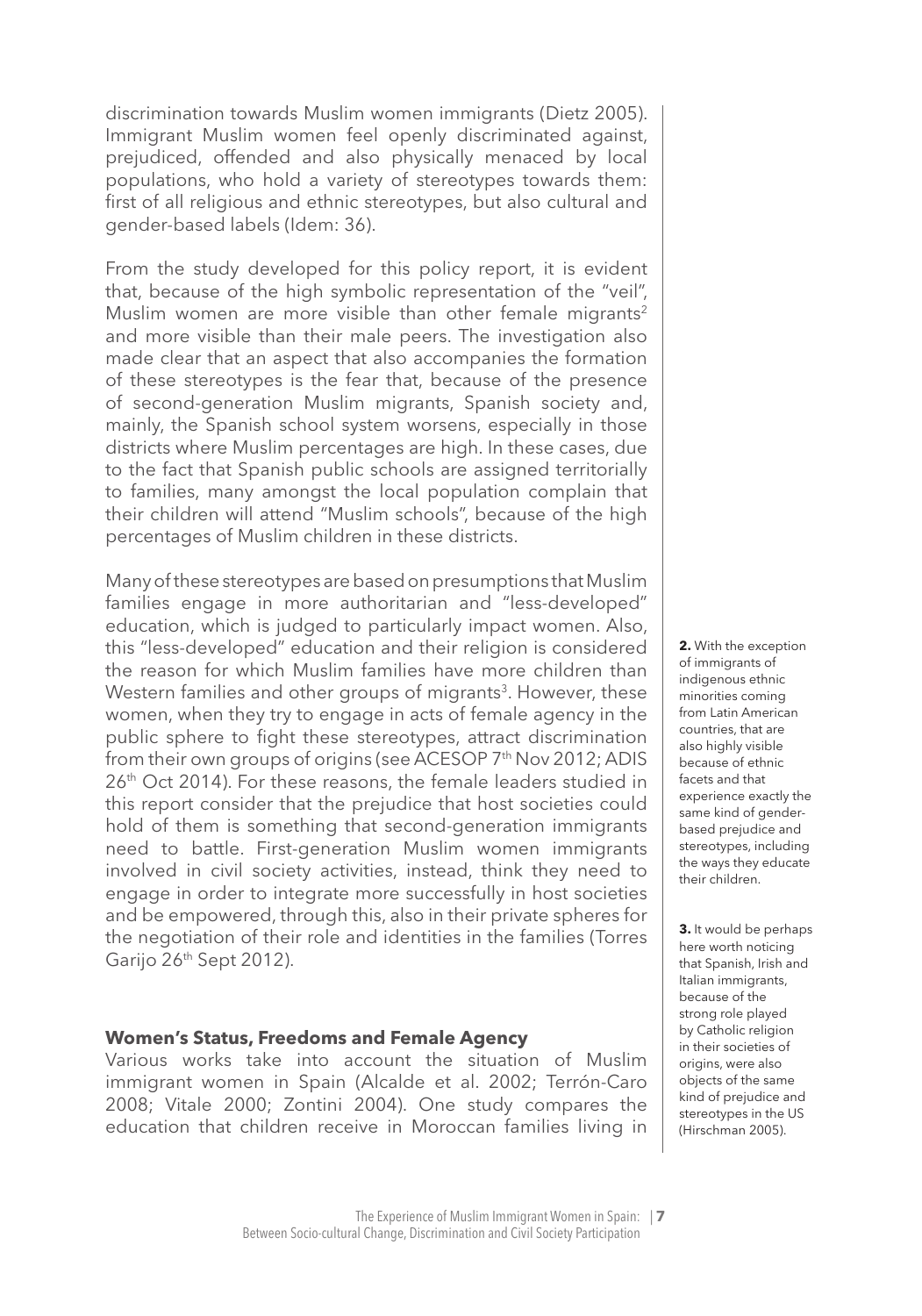the city of Huelva, in Spain, by comparing them with Moroccan families living in the Tanger region and the Casablanca region - the places of origin of most of Moroccan migrants in Huelva (Terrón-Caro 2008). Remarkably, the author shows that, the more time Muslim families spend in Spain, the more they get assimilated and become more similar in education attitudes, behaviours and trends to Spanish families than to families in places of origins. Particularly relevant for this policy report is the finding that this socio-cultural change is strongly related to the extent of the economic role that women migrants play. In facts, the more women migrants work and consequently earn, the more Moroccan families show education and family structures and role patterns similar to Spanish ones. Therefore, this research also confirms previous research findings, developed in different disciplinary studies and with different objectives (Vitale 2000; Zontini 2004): women's integration in the labour market is the primary source of socio-cultural change for Muslim families.

In an earlier study of Moroccan female immigrants living in Catalonia also focusing on socio-cultural change in family roles due to migratory movements in Muslim families, instead, the authors suggest that outcomes of the move are not always the same for Muslim women immigrants. These depend on some personal factors, such as the reasons for which the women decide to migrate, personal characteristics (education levels, leadership attitudes, life projects, places of origins, … ) and social networks (Alcalde et al. 2002). These results are extremely interesting because they confirm some intuitions that one could get from the literature on women diasporas. In these studies, it clearly appears that the organizational capabilities of women depends on their education and that, through participation in civil society, activities of female associations and diasporas can empower broader groups of women and produce socio-cultural change (Dwyer 2000, Moghadam 2005; Roces and Edwards 2010).

From in-depth interviews and the analysis of online documents concerning the leaders of some female diasporas, including "Asociación de Mujeres Inmigrantes subsaharianas (ADIS)", "Women of the World" and "Asociación Cultural Educativa Social y Operativa de Mujeres Pakistaníes (ACESOP)", it is clear that the personal characteristics of leaders are currently the main factor in the success of organised female diasporas. In the Spanish and in the Catalan contexts, there are not so many stimuli for the development of civil society associations and, as the research shows, most of these rely on the local programmes of "intercultural mediation" organised at the level of municipalities. From this experience, intercultural mediators can consequently become facilitators, and sometimes leaders, of both the creation and the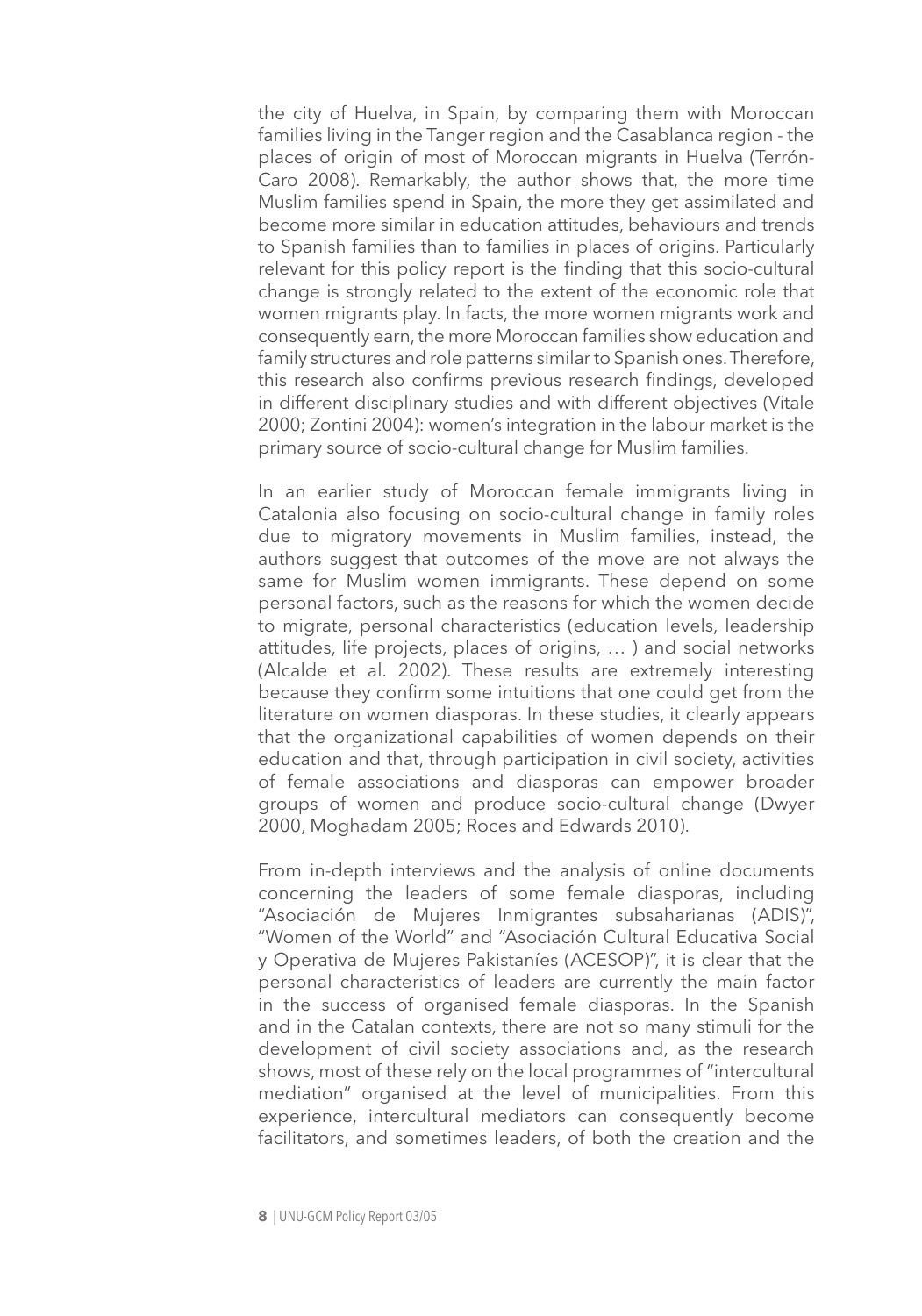institutionalization of women's diasporas' associations. However, economic incentives seem to play a key role for the development of the activities of these associations in the public sphere. Examples are the prizes that allowed some of these associations to carry out their main projects.

### Conclusions and Recommendations

Through statistical data, document and research analyses, this policy report highlights some of the factors facilitating the empowerment of women. This allows us to formulate robust recommendations to governments in order to help women stimulate positive sociocultural change that would allow them to both play a relevant role in the public sphere and negotiate their roles in private spheres.

From the analysis, it is clear that there is a gender-based conflict of values between Western and Muslim groups that is the source of a series of stereotypes involving both sides. On the one hand, Western societies consider that Muslim women are discriminated against both socially and politically in their homelands and this discrimination is brought into Western societies through "Muslim" immigration. On the other hand, Muslim groups perceive that, in Western societies, women are not given the respect they deserve and children lack discipline. In order to challenge these stereotypes, the activities of individual immigrant women in general and female diasporas' organised associations are key.

In this light, this study emphasizes that, whereas the system does not provide incentives, the possible contribution of both individual female immigrants and female diaspora to the civil society of the country of residence depends to a great extent on the personal attributes of women.

As for individual female immigrants, it is their ability to integrate into the labour market of countries of residence that appears to be the first driving force of socio-cultural change in Muslim families.

On the other hand, extremely strong and well-educated women can become leaders of female immigrants' associations, which can consequently affect positively the socio-cultural change more broadly within both immigrants' groups and host societies more generally. However, in order to empower women more, support from local and national governments in terms of economic incentives in both directions would be necessary.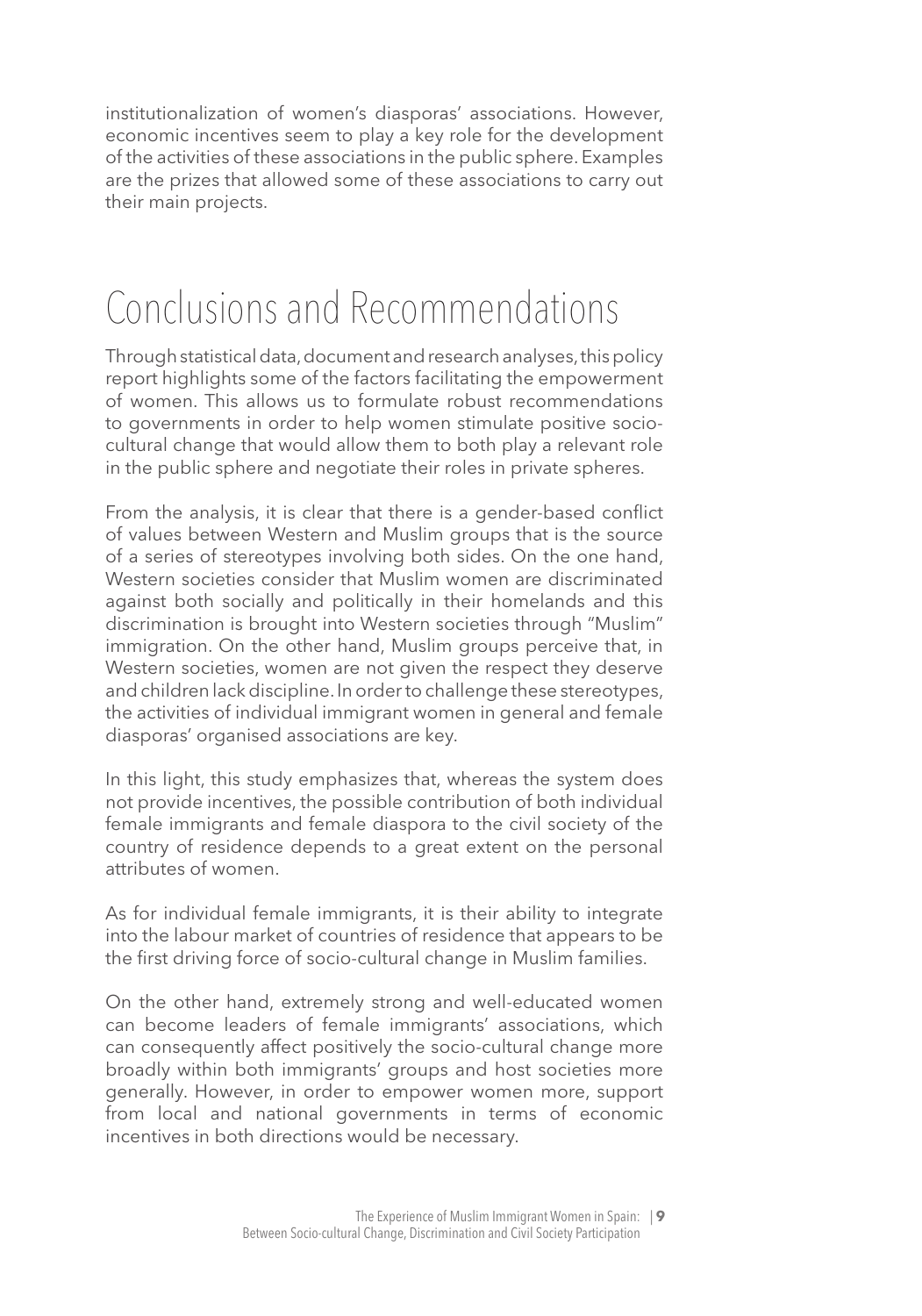Consequently, all governments' programmes should prioritise policies reflecting the following recommendations at all government levels, to better support women and give them a voice in both private and public spheres:

- As the integration of Muslim women in the labour market is the first driving force of socio-cultural change in Muslim families, robust efforts to include more Muslim women in the labour market should be a priority for all government levels. In this light, there should be economic incentives to hire Muslim women in small, medium and large business and enterprises.
- More efforts should be made in order to decrease the level of prejudice towards female Muslim immigrants, and particularly by showing that, in contrast to perceptions by many amongst the local population, they integrate into countries of residence as well as others immigrants do and the way they behave and raise children in Muslim families become more similar to natives' ways of behaving and raising children, the longer they live in countries of residence.
- In order to propel female agency, it would be useful that governments provide stimuli for female immigrants to organise collectively and be active in the public sphere, especially at the local and at the national levels. Their involvement in the organised civil society of the countries of residence is amongst the most successful tools to soothe the gender-based conflict of values between Western and Muslim groups.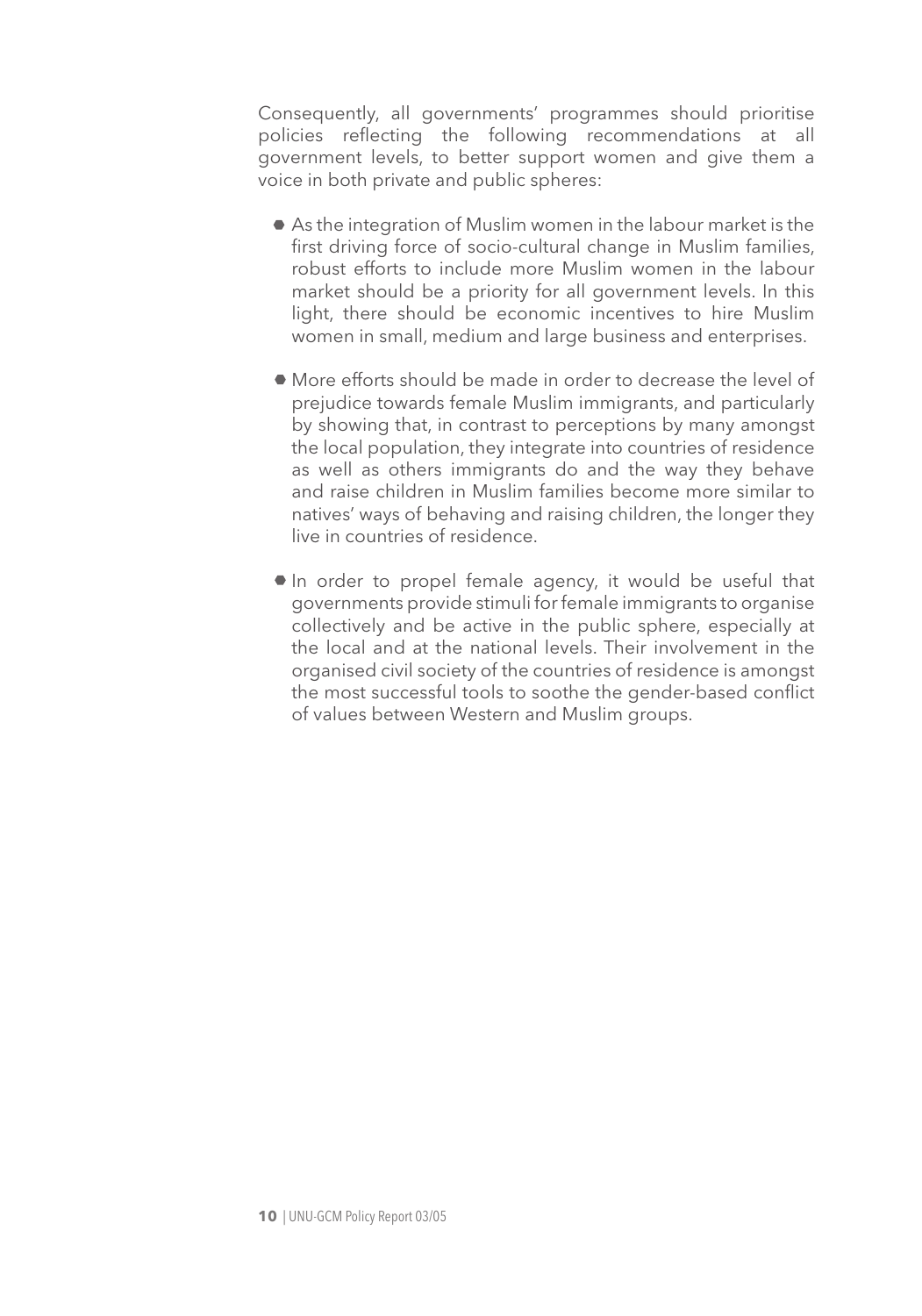### References

ACESOP (7 Nov 2012) "Mujeres pakistaníes de Barcelona se sienten atacadas por haber bailado en un acto público. La Vanguardia". ACESOP Blogspot. Online at http:

<http://acesop.blogspot.com.es/2012/11/blog-post.html> (last retrieved 19th May 2015).

ADIS (23 Oct 2014) "Migraciones del África Subsahariana, por Bombo Ndir" ADIS Video on Vimeo. Online at http: <https://vimeo. com/109793366> (last retrieved 19th May 2015).

Alcalde, R., Garcia, C. Moreno, R. and M. Ramirez (2002) "Las mujeres marroquíes en Cataluña: entre la transgression y el cambio". Revista Catalana de Sociología, 18:27-44.

Dietz, G. (2005) "Discriminación y anti-discriminación en España: El caso de las mujeres musulmanas". Campos, 6(1-2): 27-51.

Dwyer, C. (2000) "Negotiating diasporic identities: Young british south asian muslim women". Women's Studies International Forum, 23( 4): 475–486.

Gómez-Camarero, C. (1995) "Aproximación a la inmigración femenina magrebí en España". Miscelánea de estudios árabes y hebraicos. Sección Árabe-Islam, 44: 25-37

Hirschman, C. (2004) "The Role of Religion in the Origins and Adaptation of Immigrants Groups in the US". International Migration Review, 38(3): 1206-1233.

Kofman, E. (2003) "Women Migrants and Refugees in the European Union". OECD Conference "The Economic and Social Aspects of Migration", 21<sup>st</sup>-22<sup>nd</sup> January 2003.

Moghadam, V. M. (2005) Globalizing Women: Transnational Feminist Networks. Baltimore: The John Hopkins University Press.

Roces, M. and L. Edwards (2010) Women's Movements in Asia: Feminisms and Transnational Activism. London: Routledge.

Ribas-Mateos, N. (2004) "How can we understand immigration in Southern Europe?". Journals of Ethnic and Migration Studies, 30(6): 1045-1063.

Sniderman, P. M. and L. Hagendoorn (2007) When Ways of Life Collide. Princeton: Princeton University Press.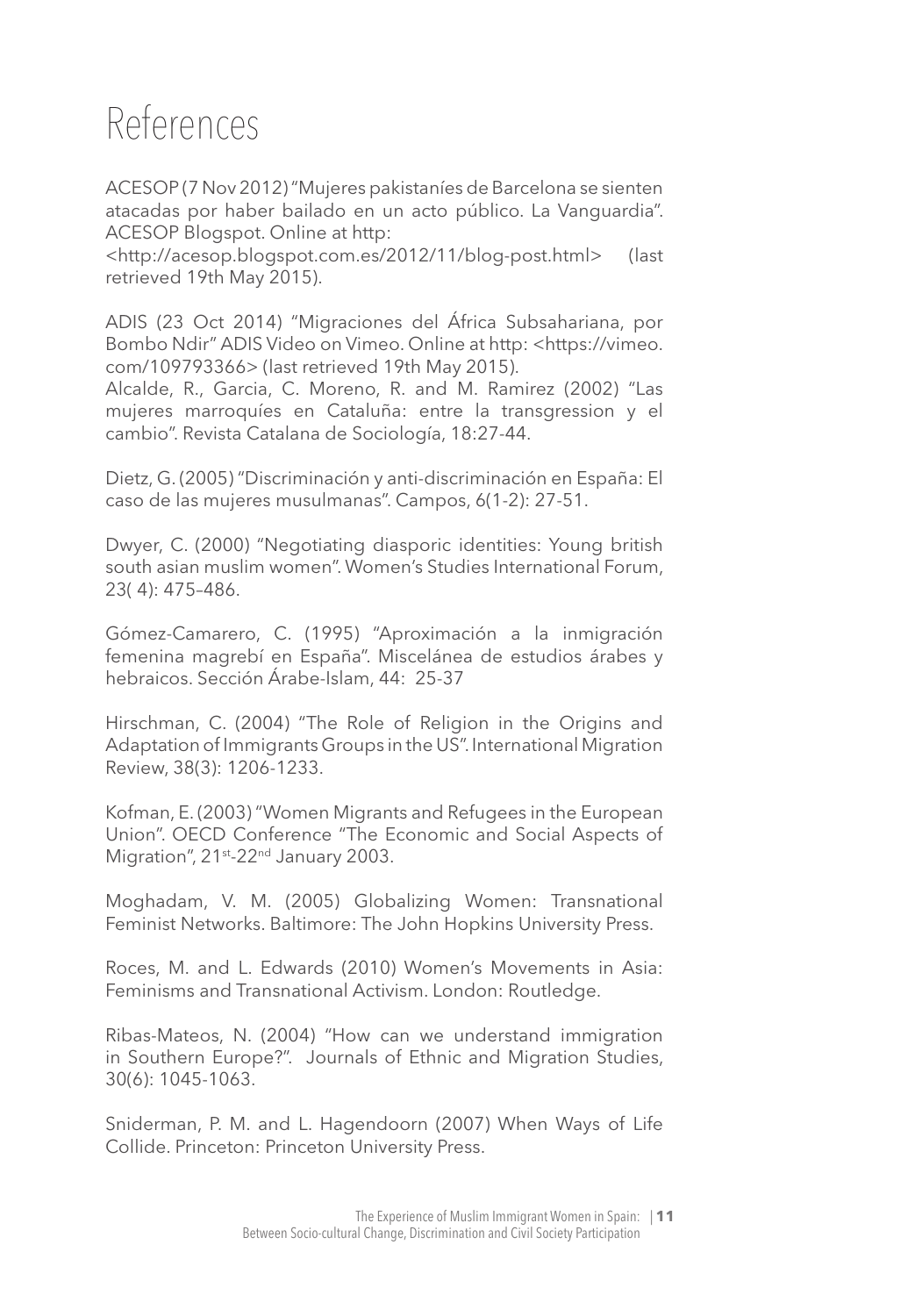Tajfel, H., ed., (1982) Social Identity and Intergroup Relations. Cambridge: Cambridge University Press.

Terrón-Caro, M.T. (2008) "La perspectiva de las madres marroquíes sobre la educación de sus hijas e hijos en Huelva y en las zonas de orígen". Revista Española de Educación Comparata. 14: 103- 135.

Torres Garijo, A. (26<sup>th</sup> Sept 2012" "La suave batalle del velo". Fronterad. Revista Digital. Online at http: <http://www.fronterad. com/?q=suave-batalla-velo> (last retrieved last retrieved 19th May 2015).

Turner, J. C., Hogg, M. A., Oakes, P. J., Reicher, S. D. and M. S. Wetherell, eds., (1987), Rediscovering the social group: A selfcategorization theory. Blackwell, Oxford.

Vitale, S. (2000) "El status de la mujer migrante. Las marroquíes en España". Investigaciones geográficas. 24: 97-110.

Zontini, E. (2004) "Immigrant women in Barcelona: Coping with the consequences of transnational lives". Journals of Ethnic and Migration Studies, 30(6): 1113-1144.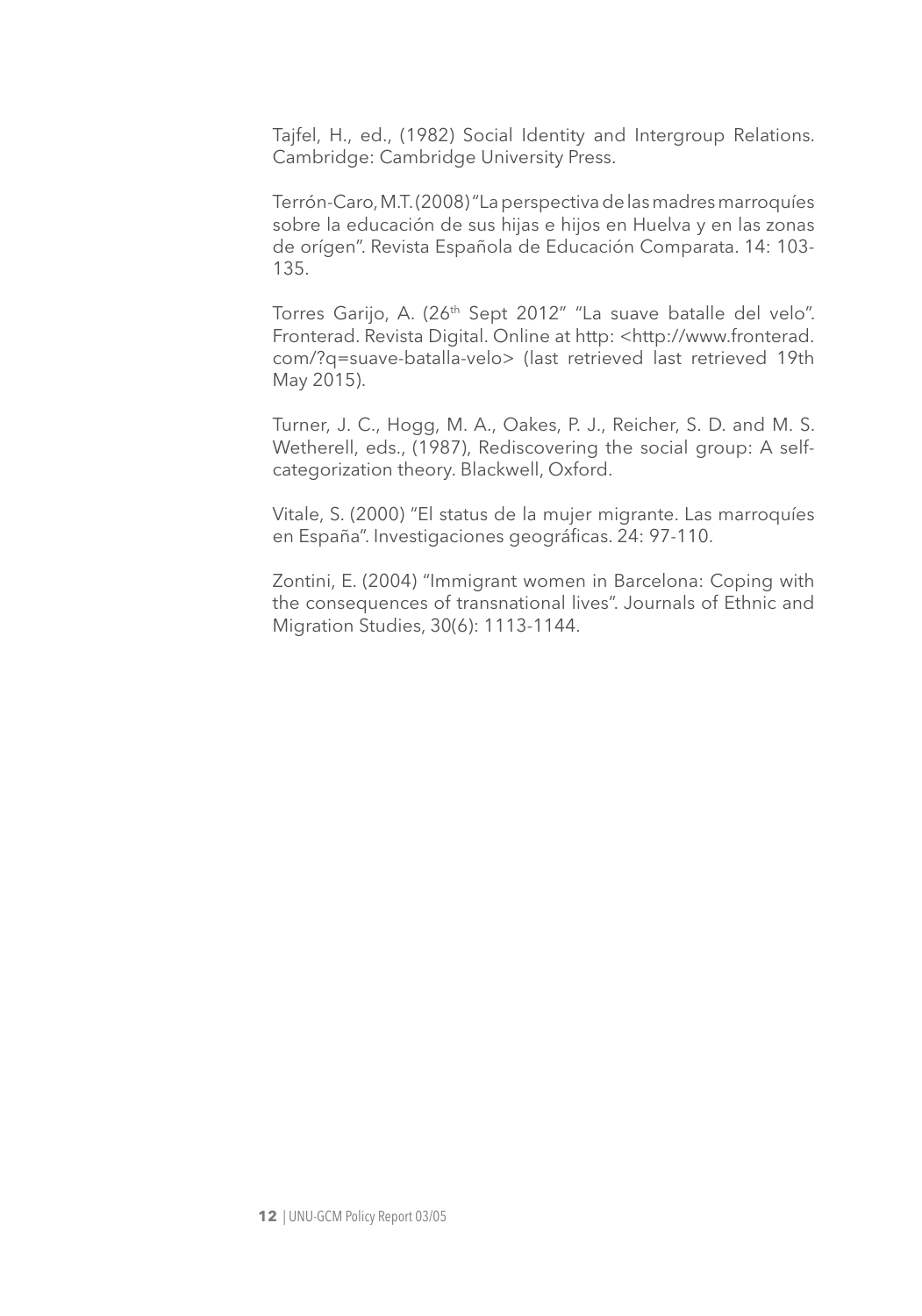#### ISSN 2412-2173

United Nations University Institute on Globalization, Culture and Mobility Sant Pau Art Nouveau Site – Sant Manuel Pavilion C/ Sant Antoni Maria Claret, 167 08025 Barcelona, Spain

Visit UNU-GCM online: gcm.unu.edu

Copyright © 2015 United Nations University Institute on Globalization, Culture and Mobility All Rights Reserved Barcelona, 2015

> Cover Photographs: © UNU-GCM Photo/Tatiana Diniz Barcelona, 2015